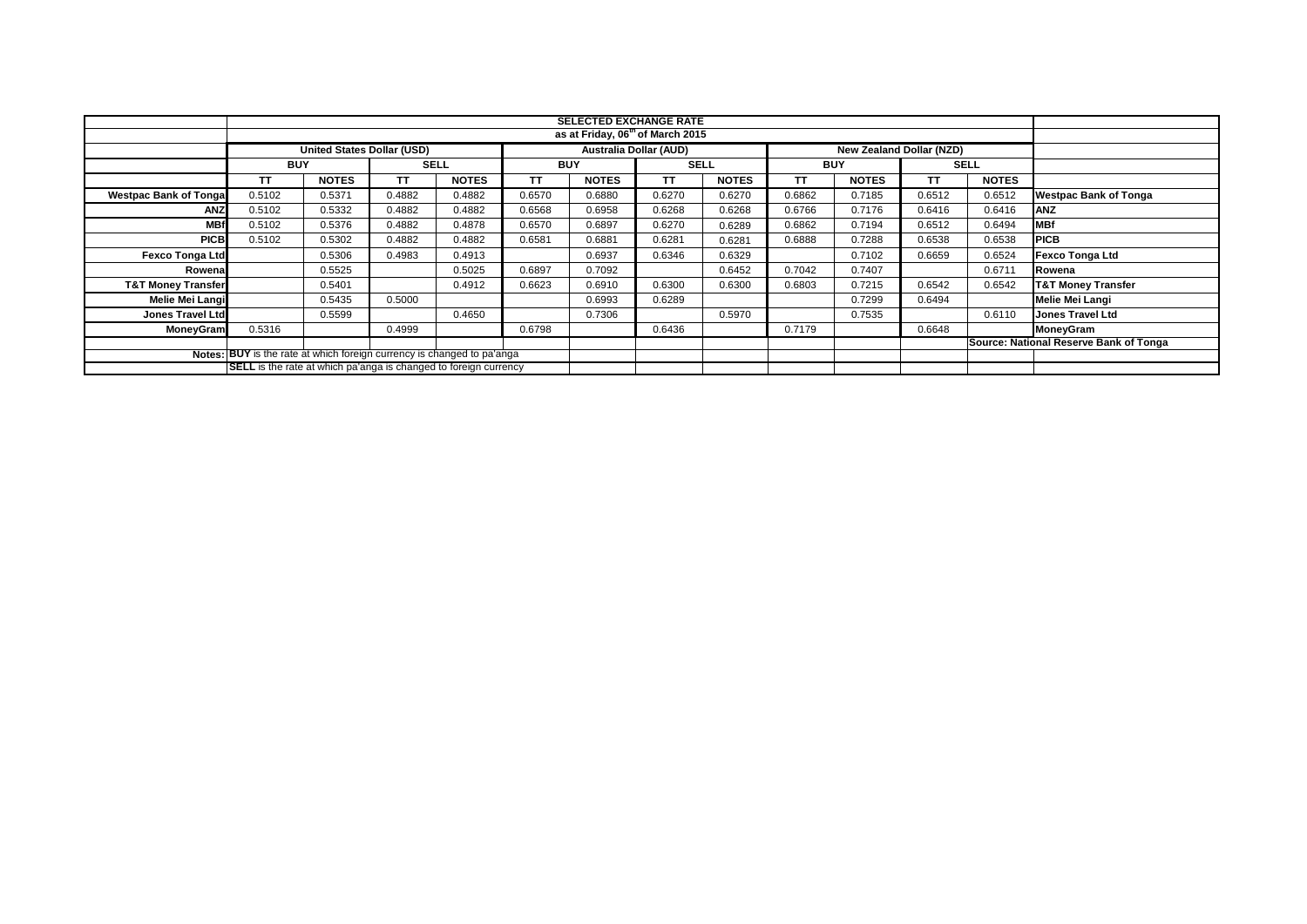|                                                                        | <b>SELECTED EXCHANGE RATE</b>                                    |                            |             |              |            |                               |             |              |            |              |                                 |              |                                                  |
|------------------------------------------------------------------------|------------------------------------------------------------------|----------------------------|-------------|--------------|------------|-------------------------------|-------------|--------------|------------|--------------|---------------------------------|--------------|--------------------------------------------------|
|                                                                        | as at Friday, 20 <sup>th</sup> of March 2015                     |                            |             |              |            |                               |             |              |            |              |                                 |              |                                                  |
|                                                                        |                                                                  | United States Dollar (USD) |             |              |            | <b>Australia Dollar (AUD)</b> |             |              |            |              | <b>New Zealand Dollar (NZD)</b> |              |                                                  |
|                                                                        | <b>BUY</b>                                                       |                            | <b>SELL</b> |              | <b>BUY</b> |                               | <b>SELL</b> |              | <b>BUY</b> |              | <b>SELL</b>                     |              |                                                  |
|                                                                        | TТ                                                               | <b>NOTES</b>               | <b>TT</b>   | <b>NOTES</b> | ТT         | <b>NOTES</b>                  | <b>TT</b>   | <b>NOTES</b> | TΤ         | <b>NOTES</b> | TΤ                              | <b>NOTES</b> |                                                  |
| <b>Westpac Bank of Tongal</b>                                          | 0.5056                                                           | 0.5325                     | 0.4836      | 0.4836       | 0.6631     | 0.6941                        | 0.6331      | 0.6331       | 0.6872     | 0.7195       | 0.6522                          | 0.6522       | <b>Westpac Bank of Tonga</b>                     |
| <b>ANZ</b>                                                             | 0.5056                                                           | 0.5286                     | 0.4836      | 0.4836       | 0.6559     | 0.6949                        | 0.6259      | 0.6259       | 0.6796     | 0.7206       | 0.6446                          | 0.6446       | <b>ANZ</b>                                       |
| <b>MBf</b>                                                             | 0.5056                                                           | 0.5319                     | 0.4836      | 0.4831       | 0.6631     | 0.6944                        | 0.6331      | 0.6329       | 0.6872     | 0.7194       | 0.6522                          | 0.6536       | <b>MBf</b>                                       |
| <b>PICB</b>                                                            | 0.5056                                                           | 0.5456                     | 0.4836      | 0.4836       | 0.6392     | 0.7092                        | 0.6092      | 0.6092       | 0.6567     | 0.7267       | 0.6217                          | 0.6217       | <b>PICB</b>                                      |
| <b>Fexco Tonga Ltd</b>                                                 |                                                                  | 0.5258                     | 0.4913      | 0.4869       |            | 0.6928                        | 0.6366      | 0.6320       |            | 0.7133       | 0.6630                          | 0.6553       | <b>Fexco Tonga Ltd</b>                           |
| Rowena                                                                 |                                                                  | 0.5495                     |             | 0.4975       | 0.6897     | 0.7143                        |             | 0.6536       | 0.7092     | 0.7407       |                                 | 0.6711       | Rowena                                           |
| <b>T&amp;T Money Transfer</b>                                          |                                                                  | 0.5355                     |             | 0.4866       | 0.6711     | 0.6971                        | 0.6361      | 0.6361       | 0.6849     | 0.7225       | 0.6552                          | 0.6552       | <b>T&amp;T Money Transfer</b>                    |
| Melie Mei Langi                                                        |                                                                  | 0.5376                     | 0.4831      |              |            | 0.7042                        | 0.6329      |              |            | 0.7299       | 0.6536                          |              | Melie Mei Langi                                  |
| MoneyGram                                                              | 0.5276                                                           |                            | 0.4961      |              | 0.6843     |                               | 0.6478      |              | 0.7216     |              | 0.6683                          |              | MoneyGram                                        |
|                                                                        |                                                                  |                            |             |              |            |                               |             |              |            |              |                                 |              | <b>Source: National Reserve Bank of Tongally</b> |
| Notes: BUY is the rate at which foreign currency is changed to pa'anga |                                                                  |                            |             |              |            |                               |             |              |            |              |                                 |              |                                                  |
|                                                                        | SELL is the rate at which pa'anga is changed to foreign currency |                            |             |              |            |                               |             |              |            |              |                                 |              |                                                  |